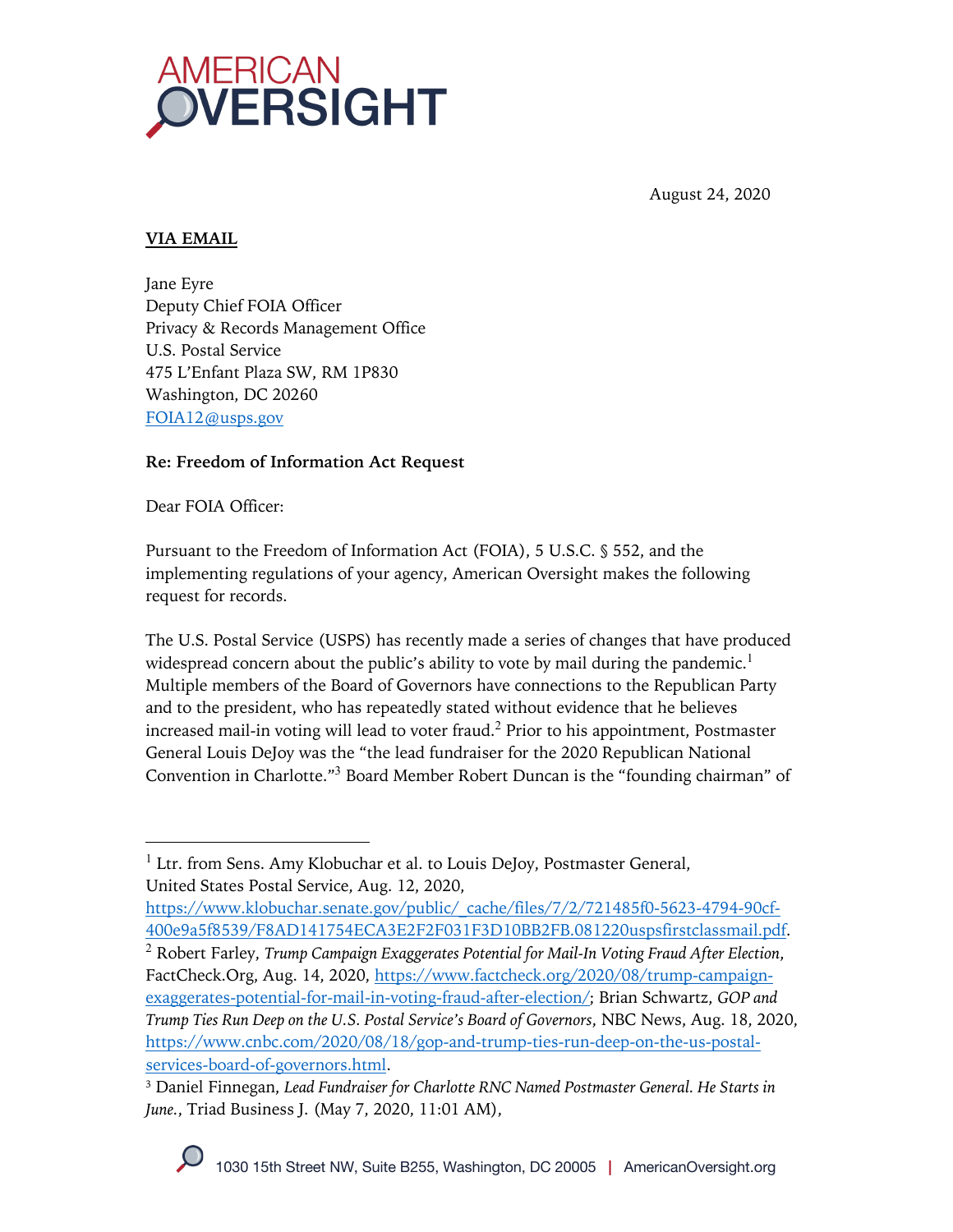the Super PAC American Crossroads, according to his LinkedIn.<sup>4</sup>

American Oversight requests records to see whether partisan political interests are affecting USPS Board of Governors' decisions.

### **Requested Records**

American Oversight requests that USPS produce the following records within twenty business days:

- 1) Any conflicts or ethics waivers or authorizations for any member of the USPS Board of Governors, including authorizations pursuant to 5 C.F.R. § 2635.502;
- 2) Records reflecting any recusal determination made or issued for any member of the USPS Board of Governors;
- 3) Records reflecting any ethics agreement or ethics or recusal screening or protocol for any member of the USPS Board of Governors.

Please provide all responsive records from January 1, 2019 through the date the search is conducted.

### **Fee Waiver Request**

In accordance with 5 U.S.C.  $\S$  552(a)(4)(A)(iii) and your agency's regulations, American Oversight requests a waiver of fees associated with processing this request for records. The subject of this request concerns the operations of the federal government, and the disclosures will likely contribute to a better understanding of relevant government procedures by the general public in a significant way. Moreover, the request is primarily and fundamentally for non-commercial purposes.

American Oversight requests a waiver of fees because disclosure of the requested information is "in the public interest because it is likely to contribute significantly to public understanding of operations or activities of the government."5 The public has a significant interest in understanding the priorities of and influences of the Postal Board of Governors, particularly given the recent and dramatic changes at USPS. Records with the potential to shed light on this matter would contribute significantly to public understanding of operations of the federal government, including to what extent the USPS Board of Governors plays a role in postal policy.

https://www.bizjournals.com/charlotte/news/2020/05/07/lead-fundraiser-for-charlotternc-named-postmaster.html.

<sup>&</sup>lt;sup>4</sup> Robert M. Duncan, LinkedIn, https://www.linkedin.com/in/robertmduncan (last visited Aug. 19, 2020).

 $5 \text{ J.S.C. }$  \$ 552(a)(4)(A)(iii).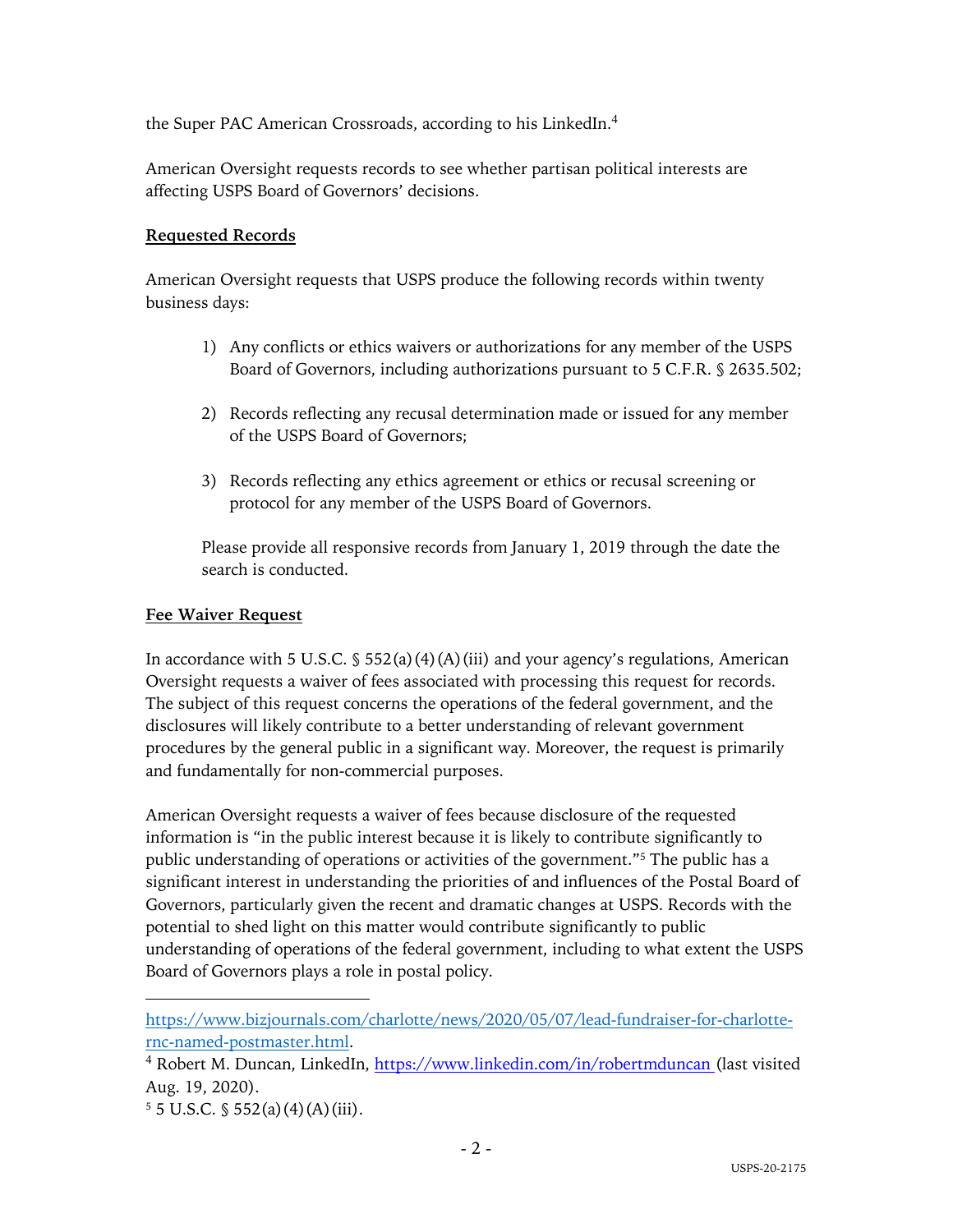American Oversight is committed to transparency and makes the responses agencies provide to FOIA requests publicly available, and the public's understanding of the government's activities would be enhanced through American Oversight's analysis and publication of these records.

This request is primarily and fundamentally for non-commercial purposes.<sup>6</sup> As a  $501(c)(3)$ nonprofit, American Oversight does not have a commercial purpose and the release of the information requested is not in American Oversight's financial interest. American Oversight's mission is to promote transparency in government, to educate the public about government activities, and to ensure the accountability of government officials. American Oversight uses the information gathered, and its analysis of it, to educate the public through reports, press releases, or other media. American Oversight also makes materials it gathers available on its public website and promotes their availability on social media platforms, such as Facebook and Twitter.7

American Oversight has also demonstrated its commitment to the public disclosure of documents and creation of editorial content through regular substantive analyses posted to its website.8 Examples reflecting this commitment to the public disclosure of documents and the creation of editorial content include the posting of records related to the Trump Administration's contacts with Ukraine and analyses of those contacts;<sup>9</sup> posting records and editorial content about the federal government's response to the Coronavirus pandemic;10 posting records received as part of American Oversight's "Audit the Wall" project to gather and analyze information related to the administration's proposed construction of a barrier along the U.S.-Mexico border, and analyses of what those records reveal;<sup>11</sup> the posting of records related to an ethics waiver received by a

<sup>6</sup> *See id.*

<sup>7</sup> American Oversight currently has approximately 15,600 page likes on Facebook and 104,300 followers on Twitter. American Oversight, Facebook,

https://www.facebook.com/weareoversight/ (last visited July 28, 2020); American Oversight (@weareoversight), Twitter, https://twitter.com/weareoversight (last visited July 28, 2020).

<sup>8</sup> *See generally News*, American Oversight, https://www.americanoversight.org/blog. <sup>9</sup> *Trump Administration's Contacts with Ukraine*, American Oversight,

https://www.americanoversight.org/investigation/the-trump-administrations-contactswith-ukraine.

<sup>10</sup> *See generally The Trump Administration's Response to Coronavirus*, American Oversight, https://www.americanoversight.org/investigation/the-trump-administrations-responseto-coronavirus; *see, e.g.*, *CDC Calendars from 2018 and 2019: Pandemic-Related Briefings and Meetings*, American Oversight, https://www.americanoversight.org/cdc-calendars-from-2018-and-2019-pandemic-related-briefings-and-meetings.

<sup>11</sup> *See generally Audit the Wall*, American Oversight,

https://www.americanoversight.org/investigation/audit-the-wall; *see, e.g.*, *Border Wall Investigation Report: No Plans, No Funding, No Timeline, No Wall*, American Oversight,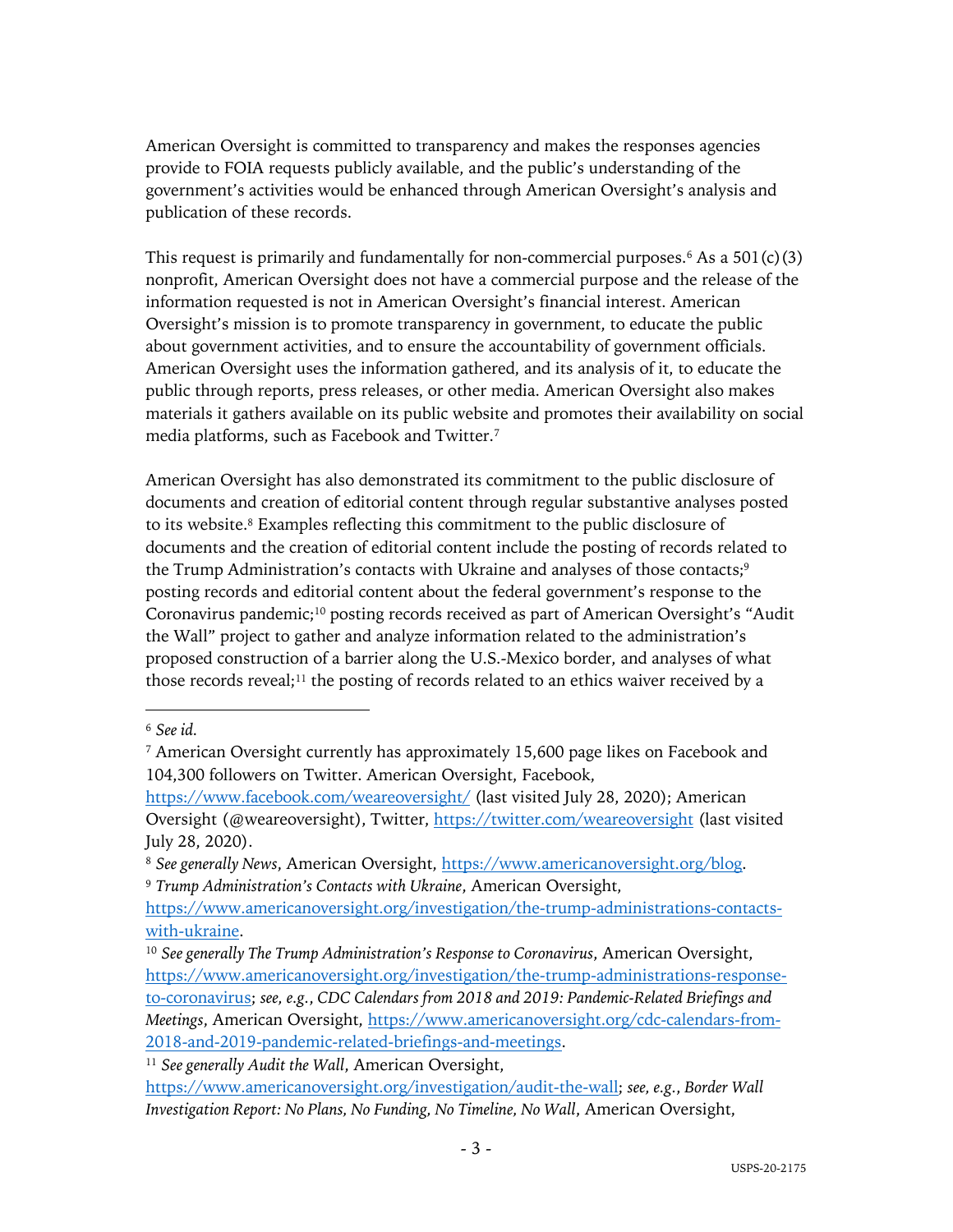senior Department of Justice attorney and an analysis of what those records demonstrated regarding the Department's process for issuing such waivers;<sup>12</sup> and posting records and analysis of federal officials' use of taxpayer dollars to charter private aircraft or use government planes for unofficial business.13

Accordingly, American Oversight qualifies for a fee waiver.

### **Guidance Regarding the Search & Processing of Requested Records**

In connection with its request for records, American Oversight provides the following guidance regarding the scope of the records sought and the search and processing of records:

- Please search all locations and systems likely to have responsive records, regardless of format, medium, or physical characteristics. For instance, if the request seeks "communications," please search all locations likely to contain communications, including relevant hard-copy files, correspondence files, appropriate locations on hard drives and shared drives, emails, text messages or other direct messaging systems (such as iMessage, WhatsApp, Signal, or Twitter direct messages), voicemail messages, instant messaging systems such as Lync or ICQ, and shared messages systems such as Slack.
- Our request for records includes any attachments to those records or other materials enclosed with those records when they were previously transmitted. To the extent that an email is responsive to our request, our request includes all prior messages sent or received in that email chain, as well as any attachments to the email.
- Please search all relevant records or systems containing records regarding agency business. Do not exclude records regarding agency business contained in files, email accounts, or devices in the personal custody of your officials, such as personal email accounts or text messages. Records of official business conducted

https://www.americanoversight.org/border-wall-investigation-report-no-plans-nofunding-no-timeline-no-wall.

<sup>12</sup> *DOJ Records Relating to Solicitor General Noel Francisco's Recusal*, American Oversight, https://www.americanoversight.org/document/doj-civil-division-response-noel-franciscocompliance; *Francisco & the Travel Ban: What We Learned from the DOJ Documents*, American Oversight, https://www.americanoversight.org/francisco-the-travel-ban-what-we-learnedfrom-the-doj-documents.

<sup>13</sup> *See generally Swamp Airlines: Chartered Jets at Taxpayer Expense*, American Oversight, https://www.americanoversight.org/investigation/swamp-airlines-private-jets-taxpayerexpense; *see, e.g.*, *New Information on Pompeo's 2017 Trips to His Home State*, American Oversight, https://www.americanoversight.org/new-information-on-pompeos-2017-tripsto-his-home-state.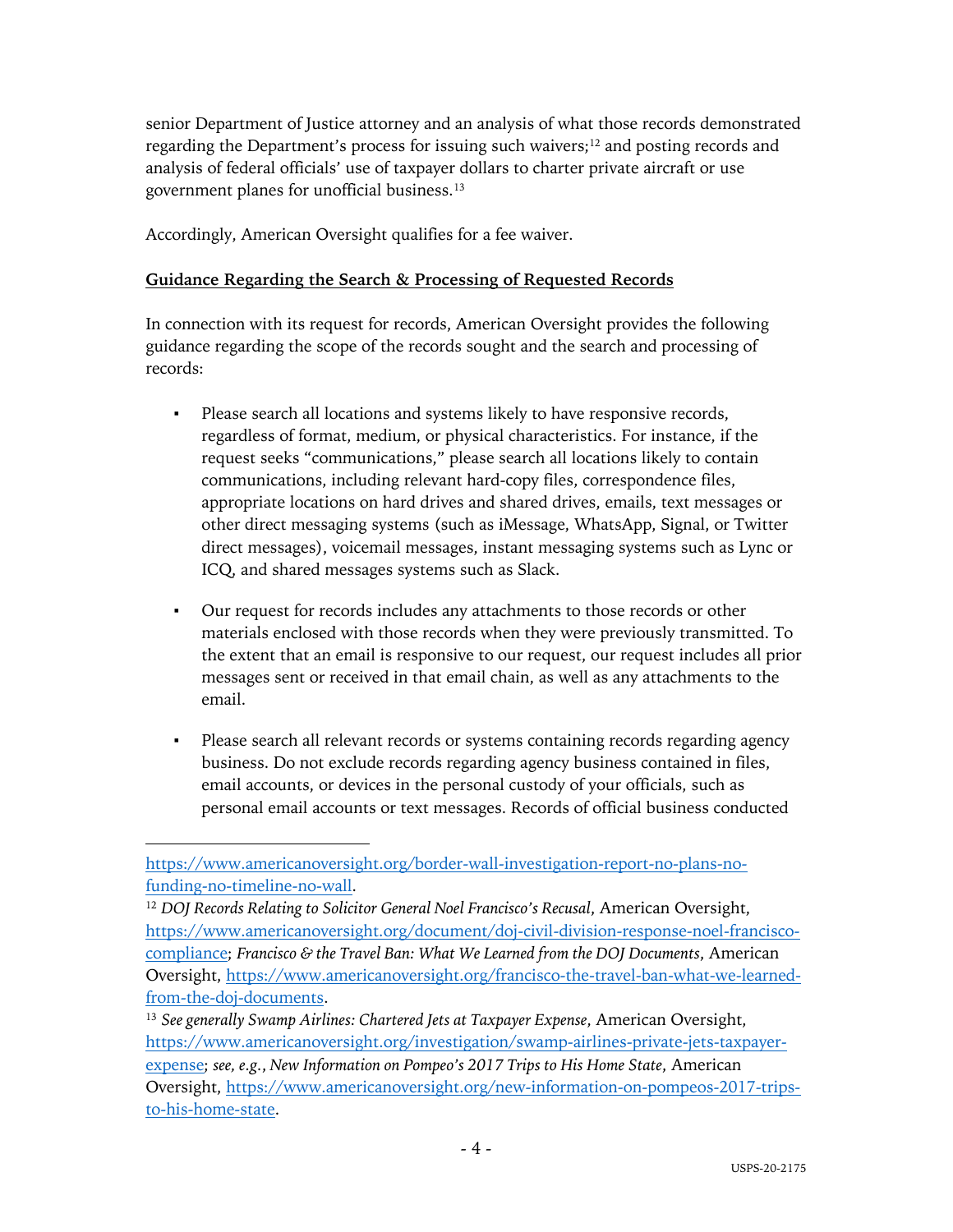using unofficial systems or stored outside of official files are subject to the Federal Records Act and FOIA.14 It is not adequate to rely on policies and procedures that require officials to move such information to official systems within a certain period of time; American Oversight has a right to records contained in those files even if material has not yet been moved to official systems or if officials have, by intent or through negligence, failed to meet their obligations.15

- Please use all tools available to your agency to conduct a complete and efficient search for potentially responsive records. Agencies are subject to government-wide requirements to manage agency information electronically,<sup>16</sup> and many agencies have adopted the National Archives and Records Administration (NARA) Capstone program, or similar policies. These systems provide options for searching emails and other electronic records in a manner that is reasonably likely to be more complete than just searching individual custodian files. For example, a custodian may have deleted a responsive email from his or her email program, but your agency's archiving tools may capture that email under Capstone. At the same time, custodian searches are still necessary; agencies may not have direct access to files stored in .PST files, outside of network drives, in paper format, or in personal email accounts.
- In the event some portions of the requested records are properly exempt from disclosure, please disclose any reasonably segregable non-exempt portions of the requested records. If a request is denied in whole, please state specifically why it is not reasonable to segregate portions of the record for release.
- Please take appropriate steps to ensure that records responsive to this request are not deleted by the agency before the completion of processing for this request. If records potentially responsive to this request are likely to be located on systems where they are subject to potential deletion, including on a scheduled basis, please take steps to prevent that deletion, including, as appropriate, by instituting a litigation hold on those records.

<sup>14</sup> *See Competitive Enter. Inst. v. Office of Sci. & Tech. Policy*, 827 F.3d 145, 149–50 (D.C. Cir. 2016); *cf. Judicial Watch, Inc. v. Kerry*, 844 F.3d 952, 955–56 (D.C. Cir. 2016). <sup>15</sup> *See Competitive Enter. Inst. v. Office of Sci. & Tech. Policy*, No. 14-cv-765, slip op. at 8 (D.D.C. Dec. 12, 2016).

<sup>&</sup>lt;sup>16</sup> Presidential Memorandum—Managing Government Records, 76 Fed. Reg. 75,423 (Nov. 28, 2011), https://obamawhitehouse.archives.gov/the-press-

office/2011/11/28/presidential-memorandum-managing-government-records; Office of Mgmt. & Budget, Exec. Office of the President, Memorandum for the Heads of Executive Departments & Independent Agencies, "Managing Government Records Directive," M-12- 18 (Aug. 24, 2012), https://www.archives.gov/files/records-mgmt/m-12-18.pdf.